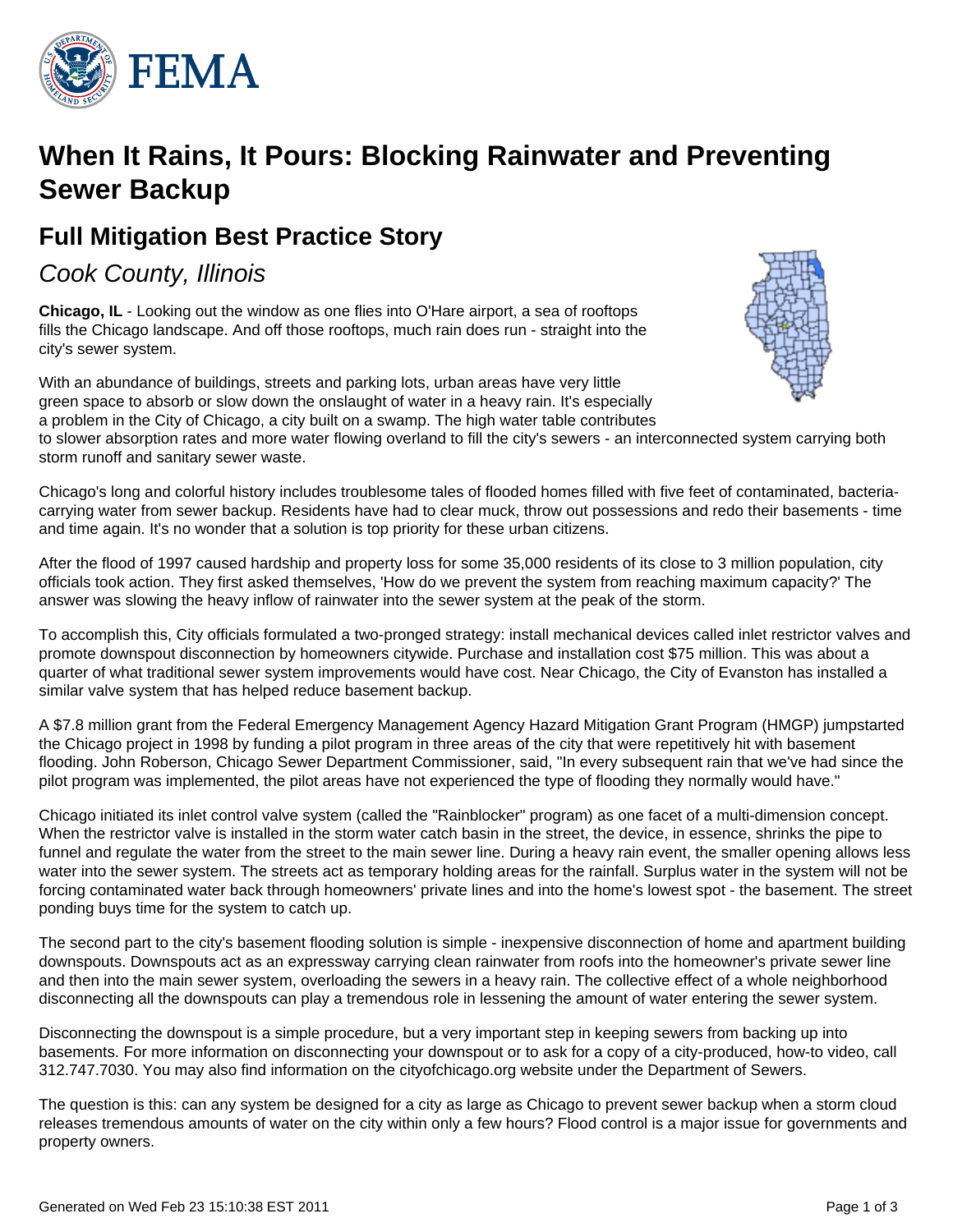The morning commute on August 2, 2001, was brought to a standstill as a record 3.56 inches of rain fell over portions of the city during rush hour. The deluge, termed by the Illinois State Water Survey as an 80-year-storm event, caused flash flooding in some areas of the city. Ponding water in the streets indicated that the valves were doing their job of slowing the flow of storm water into the main sewer system.

"The system acted the way it was designed to," said John Roberson. "We would have had 14,000 to 16,000 calls on basements without the 'Rainblocker' installed. This time we had five to six thousand calls. The restrictor did its job. There isn't a sewer system big enough to handle what we faced with the three to four inches of rain in little over an hour."

The city is the first to recognize flooding problems still exist. Flooded streets, a problem deemed preferable to flooded basements, are an acknowledged byproduct of the valve system because of the restricted flow of water into the sewers. In the recent rains, some residents reported only a couple of inches of water where in previous storms their basements had held over a foot of water. In some instances, however, homes that had never been flooded before were flooded in this last event due to ponded runoff entering basement windows and doors.

When Mother Nature decides to dump four inches of rain in little over an hour, it's difficult for any man-made system to handle such a rain event. Private lines may be blocked or damaged. Downspouts add millions of gallons of clean water to the sewers. Streets fill up and water flows overland, sometimes causing flooding.

The "Rainblocker" program is clearly a work in progress, but if basement backup has been minimized each time it rains, then it appears the city is headed in the right direction. This system requires combined efforts from city officials and all impacted citizens. In the next phase of resolving bottlenecks in the system, the Chicago Sewer Department is working with City officials to identify over-the-curb flooding of homes and to evaluate areas that continue to experience basement flooding.

## **Activity/Project Location**

|                         | Geographical Area: Single County in a State |
|-------------------------|---------------------------------------------|
| FEMA Region: Region V   |                                             |
|                         | State: Illinois                             |
|                         | County: Cook County                         |
| City/Community: Chicago |                                             |

| <b>Key Activity/Project Information</b> |                                                        |  |
|-----------------------------------------|--------------------------------------------------------|--|
|                                         | Sector: Public                                         |  |
|                                         | Hazard Type: Severe Storm; Flooding                    |  |
|                                         | Activity/Project Type: Flood-proofing; Flood Control   |  |
| Activity/Project Start Date: 01/1998    |                                                        |  |
| Activity/Project End Date: Ongoing      |                                                        |  |
|                                         | Funding Source: Hazard Mitigation Grant Program (HMGP) |  |
|                                         | Funding Recipient: Local Government                    |  |

**Activity/Project Economic Analysis** Cost: **Amount Not Available** Non FEMA Cost: